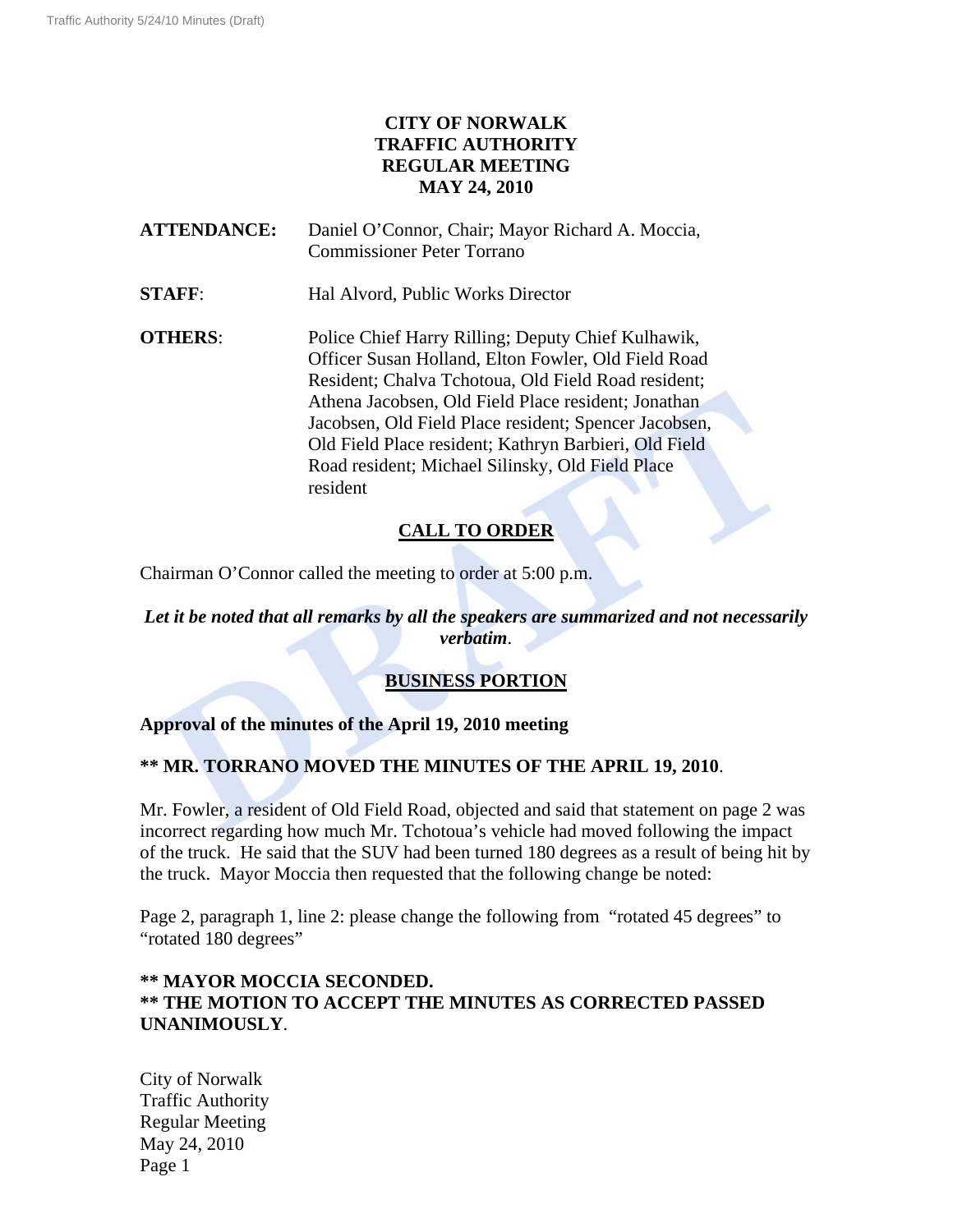### **GENERAL INFORMATION**

#### **Status Report – Old Field Road**

Mr. Alvord reported that he had met with the Old Field residents following the last Traffic Authority meeting.

Mr. Fowler, an Old Field Road resident then recounted the history of the current problem on Old Field Road. He said that in April of 2006, the issue of increased traffic had first been addressed. He then mentioned a March 2010 memo from Mr. Alvord to the Mayor regarding the speed bumps on Burchard. Mr. Fowler said that the traffic volume is very high and having alternative routes would be positive. He said that Mr. Alvord does not recommend having Old Field Road turned into a dead end, but that he respectfully disagreed.

Mr. Fowler then went on to mention that Ohio Avenue had been made into a dead end. Mayor Moccia pointed out that this had been done at least twenty years ago and possibly as much as twenty five years ago. Mr. Fowler then repeated his request to make Old Field Road a dead end. The Mayor stated that the reason that Ohio Avenue had been made into a dead end was because there is a blind spot on Ward Avenue. Discussion about this then followed.

Mr. Fowler asked for information on how many requests there had been for making streets into dead ends. Mayor Moccia said that the Traffic Authority would discuss this. He added that speed bumps don't work and that he receives complaints from residents who have speed bumps on their streets because they have to listen to the thump of the vehicles going over the bumps every five minutes.

Mr. Alvord said that the intersection at Witch Lane is very tight and that traffic counters have been placed there to tally the number of vehicles.

Ms. Jacobsen, an Old Field Place resident then said that this was the first that she or her family had heard about this request and Mr. Fowler had stated earlier that this issue has been underway for four years. She said that her other neighbors on Old Field Place also were not aware of this.

Mr. Fowler then displayed a photograph of a young child on a bicycle riding on Old Field Road. He said that Ms. Barbieri's daughter was learning to ride a bicycle on Old Field and her grandmother had to keep a look out for cars while this was underway.

Mayor Moccia said that there were many concerns about many of the roads in Norwalk and proceeded to list some of them. Evaluations are done and discussions are held about the concerns along with possible solutions. He reminded everyone that the Common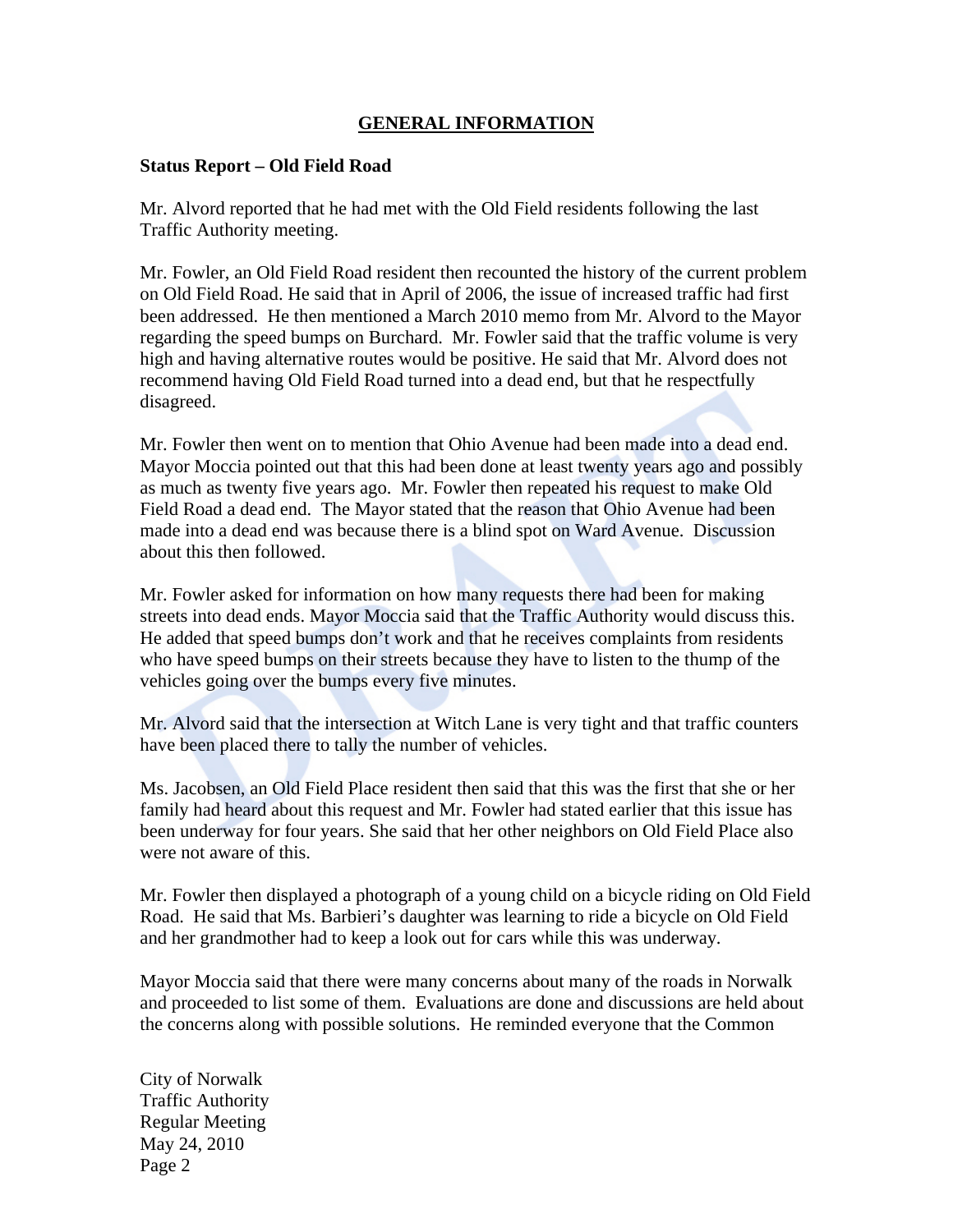Council would be making the final decision about this and a public hearing would be held before the Council made its decision.

Ms. Barbieri said that she was on her front lawn at about 6:00 p.m. of the day that the picture of her daughter riding her bike was taken. She said that she saw two cars drag racing down the street.

The discussion then moved to possibly installing partial gates at both ends of the road. Mr. Alvord pointed out that the streets that have done this are private roads. He added that installing them on a city street would have to be done with a permit.

Chief Rilling then expressed concerns about the child riding her bike on the street. He suggested that if the traffic was as dangerous as claimed, it would be best to have the child learn to ride a bicycle on a quieter street. Commissioner Torrano agreed.

Mr. Jacobsen commented that Mr. Greg Saunders, who had previously signed the petition was no longer in favor of the matter. He said that currently he was more concerned about the intersection at Witch Lane and Highland Avenue. Ms. Jacobsen pointed out that a number of the children walk to school.

Ms. Louise Tyler, of Old Field Place, said that she felt the suggestions would adversely impact egress on the street. She added that she had lived there for many years and never saw any drag racing on the street. Discussion followed.

Mr. Alvord said that there had been a increasing volume of traffic in Norwalk overall. The city will be having a major traffic study soon and there will be opportunities for input from the residents.

Mayor Moccia said that the Traffic Authority would review this and that the issue may be sent to the Council for the hearing that is required by the Charter. He said that he would refer the matter to the DPW Committee.

Mr. Silinsky, an Old Field Place resident, asked why the issue had been going on for so long and that the residents of his street were not aware of it. Mayor Moccia said that the Traffic Authority receives requests from residents about traffic issues, but that the Authority does not notify neighbors about requests. He said that it is up to the petitioners to do so and that he had advised Mr. Fowler of this in March. Regarding the accident at Mr. Tchotoua's house, the Mayor said that he did not feel it had any bearing on the matter. Mr. Tchotoua objected, saying that the report stated that there were "no accidents" on Old Field Road, but that one had occurred on his property.

### **\*\* MAYOR MOCCIA MOVED TO REFER THE MATTER OF OLD FIELD ROAD TO THE DPW COMMITTEE FOR EVALUATION.**